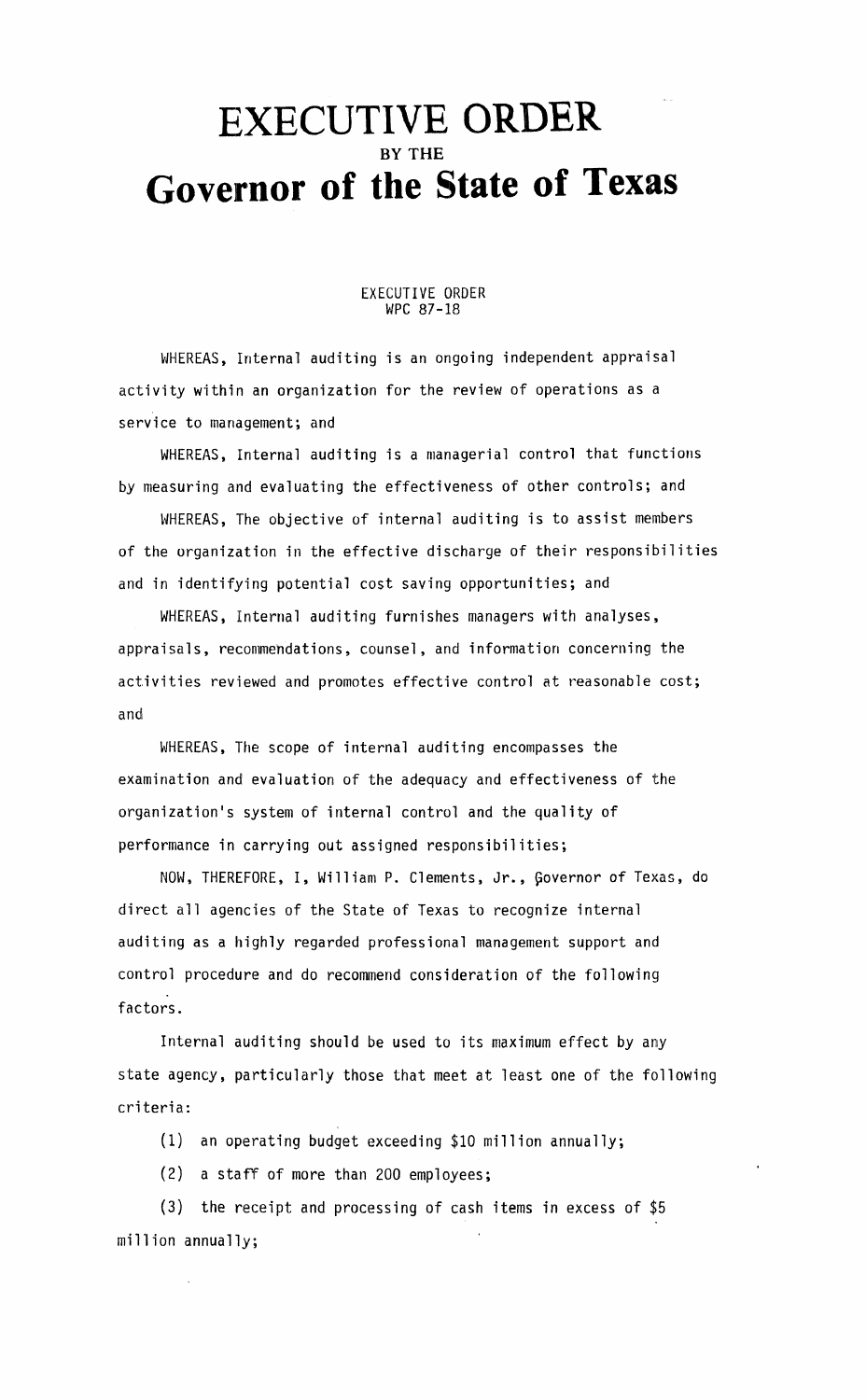(4) operation of 12 or more field offices or branches that process material cash amounts or utilize significant amounts of state supplies; or

(5) a recommendation by the State Auditor that an internal auditing program should be implemented by the agency.

The governing body of a state agency using an internal auditing program should ensure its continuing review of the program's results by adopting rules or policies that provide for one or both of the following:

(1) a subcommittee that will meet with the internal auditing director on a scheduled basis and review the program and internal audit reports; or

(2) a permanent item on the board or commission agenda to discuss the program and receive its reports.

An agency's internal auditing program should be managed by a director appointed by and responsible to the chief executive officer and should have unrestricted and officially documented access to the agency's governing board or a subcommittee of the board. The chief executive officer should receive board concurrence in the appointment of or removal of the director.

The director of an internal auditing program should have extensive and verified experience as a professional supervising auditor and should preferably be a Certified Internal Auditor or a Certified Public Accountant.

The duties of the director of an internal audit program should include the following:

(1) coordination with agency executives in the establishment of an internal auditing program that will conform to the standards promulgated by The Institute of Internal Auditors, Inc.;

(2) operation of the program as a positive support for management at all levels of the agency;

(3) performance of audit reviews and formulation of recommendations without responsibility for nonaudit related assignments or tasks; and